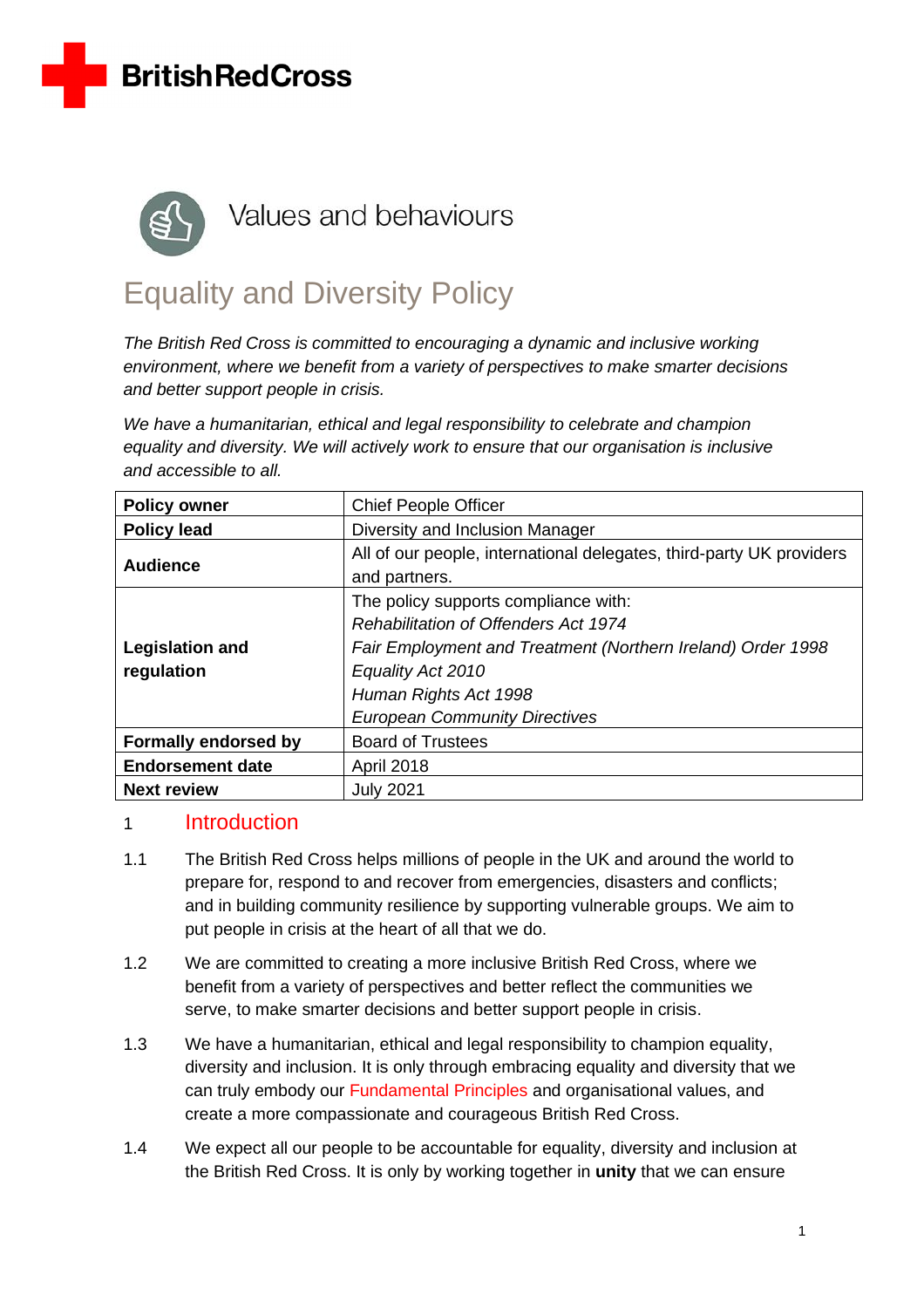that everyone can perform at our best and that we can better support people in crisis.

1.5 This policy reflects that we see equality, diversity and inclusion are an integral part of the British Red Cross. It sets out how we will treat all volunteers, employees, contractors, people in crisis, and other stakeholders with dignity, fairness and respect. This is regardless of age, disability, gender reassignment, marriage and civil partnership, pregnancy and maternity, race, religion or belief, sex and sexual orientation. We have established a Modern Slavery Act Statement, in compliance with the *[Modern Slavery Act 2015](https://britishredcross.interactgo.com/Interact/Pages/Content/Document.aspx?id=7160)* to set out the measures we have in place to mitigate against the exploitation and discrimination of workers within our supply chain.

#### 2 Policy statement

#### **Purpose and aims**

- 2.1 This policy sets out our commitment to:
	- **>** A British Red Cross that is free from discrimination and prejudice.
	- **>** Treat all people, regardless of their background, with dignity and respect this includes: our people, those with whom we interact (e.g. service users and customers) and other stakeholders.
	- **>** Comply with UK equalities legislation and our other external obligations including: equality standards set by contracts, regulatory requirements, accreditations and good practice schemes.
	- **>** Uphold the [Fundamental Principles](http://www.redcross.org.uk/principles) of the International Red Cross and Red Crescent Movement and the values of the British Red Cross.
	- **>** Make our people aware of their responsibilities, and know how and where to seek support to actively uphold and champion equality, diversity, and inclusion. See point 4, and point 7 for further details.
	- **>** Ensure that we attract and retain people from the widest possible diversity of backgrounds and experiences to and at all levels of the organisation.
	- **>** Actively promote our services and opportunities to a wide range of diverse communities from all backgrounds to ensure we are able to reach as many people as we reasonably can in a crisis.
	- **>** Ensure robust diversity-related data collection to better understand our people and audiences.

#### **Scope**

- 2.2 This policy applies to:
	- **>** all our people including staff and volunteers and delegates of the British Red Cross on secondment
	- **>** all of the British Red Cross' work in the UK and internationally; and
	- **>** working with third-party UK providers and partners.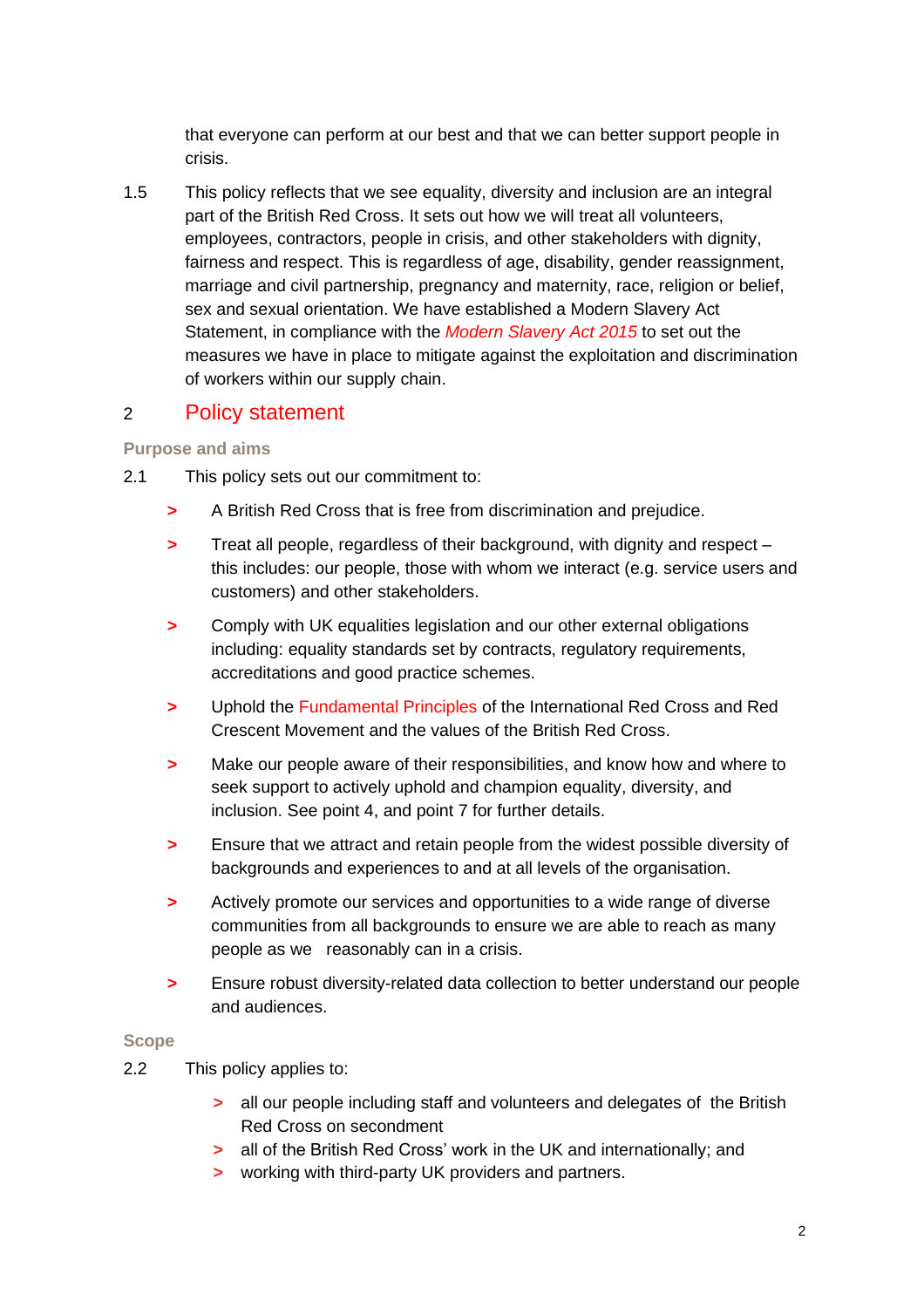### 3 Our Standards

- 3.1 No unlawful discrimination shall occur in the support and management of our people and delivery of our services, and all decisions shall be objective and fair with individual circumstances taken into account.
- 3.2 Our services will take a person-centred approach, and diversity considerations will be incorporated into processes and delivery to ensure that all our services are accessible to all; we prevent discrimination and we protect the dignity of our service users.
- 3.3 We expect all our people will use appropriately inclusive language and behave in a way that will uphold the dignity of colleagues, service users, and stakeholders.
- 3.4 We commit to providing and supporting channels for our people to have their voices heard. This includes opportunities to network with one another, and feedback to organisational proposals. For example, the People Survey, the diversity advisory group and the diversity networks.
- 3.5 Ensure that recruitment & selection, and promotion is transparent merit-based and fair. We commit to providing recruitment and selection training, including training on equal opportunities and unconscious bias, to support these objectives. Further details are set out in our [Recruitment and Selection Policy.](https://britishredcross.interactgo.com/Interact/Pages/Content/Document.aspx?id=1805)
- 3.6 Where reasonable we will make tailored adjustments to accommodate the needs of our people, including those seeking to join the British Red Cross as staff or volunteers. Further details are set out in our [Reasonable Adjustment procedure.](https://britishredcross.interactgo.com/Interact/Pages/Content/Document.aspx?id=2623)
- 3.7 No premises will be purchased or leased if they don't meet our accessibility standards or cannot be adapted to do so. Where our existing buildings do not meet these standards, we will have a clear exit plan so as to be able to replace these buildings with more accessible premises within a reasonable time-frame. Further details in Disability policy.
- 3.8 Create a working environment that values difference and is free from prohibited discrimination, victimisation, bullying or harassment. Any individual who experiences or witnesses discrimination / harassment is encouraged to report it. All complaints will be taken seriously, promptly and thoroughly investigated, and dealt with in a sensitive and affect manner. Further details are set out in our [Harassment and Bullying,](https://britishredcross.interactgo.com/Interact/Pages/Content/Document.aspx?id=1218) [Grievance](https://britishredcross.interactgo.com/interact/Pages/Content/Document.aspx?id=1201) and [Volunteer CIC procedures.](https://britishredcross.interactgo.com/Interact/Pages/Content/Document.aspx?id=3936)
- 3.9 Delegates seconded to the Federation or the ICRC, when in the field, will be covered by the disciplinary or grievance procedures in place in those organisations, as if they were a staff member of the organisation that they are seconded at. They may also be held accountable under policies and procedures of the British Red Cross.
- 3.10 All of our written and digital communications will follow our Digital Accessibility guidelines and communication accessibility standards, and be available in alternative formats on request. In Wales, the Welsh language should not be treated less favourably than the English language.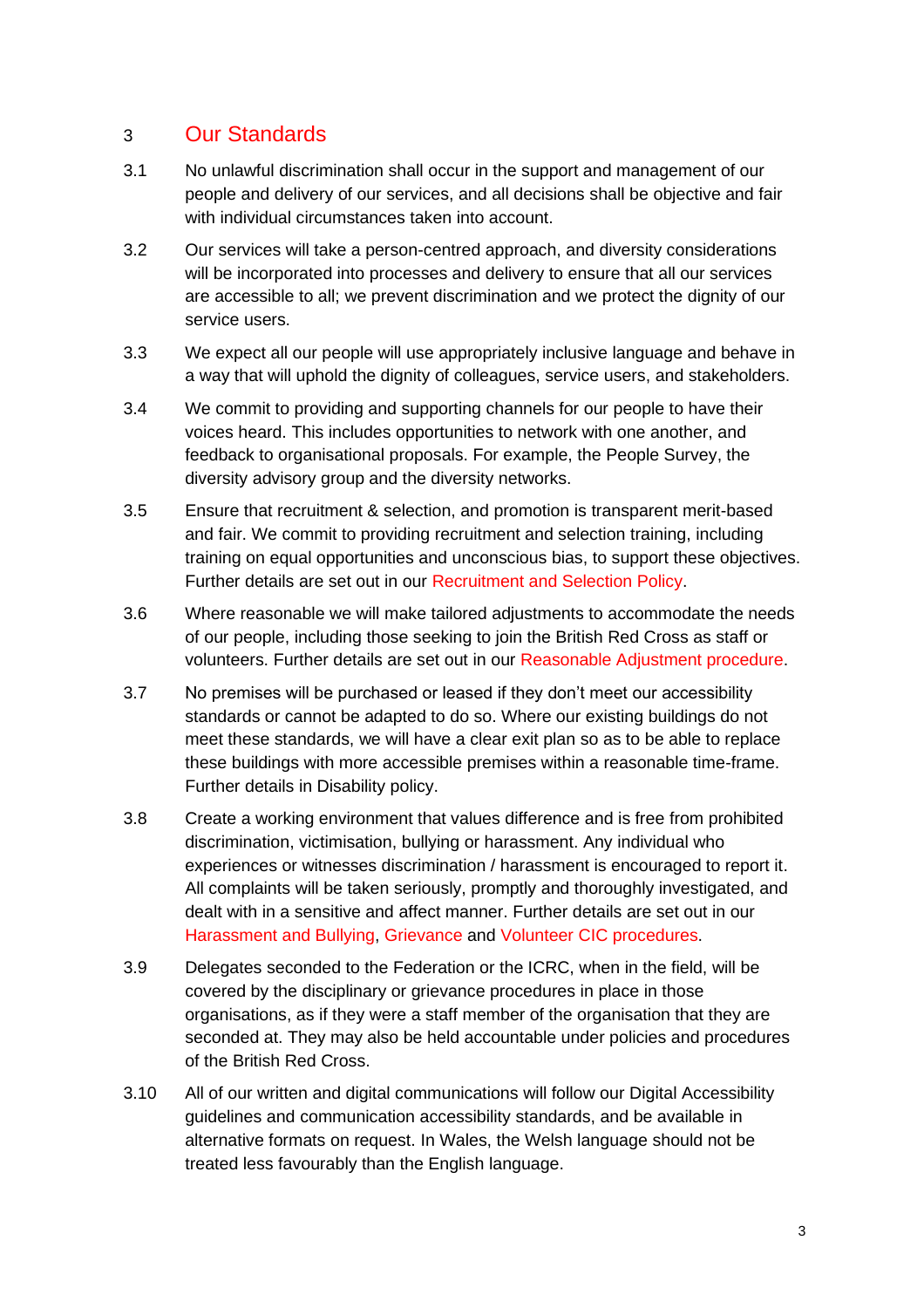- 3.11 The portrayal of under-represented groups within our campaigns and materials should be balanced, and not reinforce stereotypes.
- 3.12 We will maintain clear policies in place to ensure that fundraising practices do not put pressure on, or take advantage of people in vulnerable circumstances. This could include, for example, speakers of English as an additional language, older persons or disabled persons / person with disabilities.
- 3.13 Any new and reviewed policies, programmes, decisions that will affect our people or audiences will undergo an [Equality Impact Assessment.](https://britishredcross.interactgo.com/Interact/Pages/Content/Document.aspx?id=9500&SearchId=) This is to ensure that any negative impact on those with protected characteristics is mitigated wherever possible at all levels of the organisations and in all of our activities.

#### 4 Responsibilities

- 4.1 The **Board of Trustees** are responsible for championing equality, diversity and inclusion and ensuring that the policy is consistent with the fundamental principles and that resources, support and leadership is provided to ensure this policy can be meaningfully implemented
- 4.2 The **Executive Leadership Team** are responsible for championing this policy on behalf of the Board of Trustees and ensuring compliance with policy and the effective development, implementation and monitoring of equality and diversity objectives and related action.
- 4.3 The **Chief People Officer** is the policy owner and is responsible for ensuring that this policy is fit for purpose and up to date.
- 4.4 The **Diversity and Inclusion Manager** is the policy lead and is responsible for the development, monitoring and updating of this policy. The **diversity team** are responsible for supporting the communication and implementation of this policy.
- 4.5 **Line-managers and the Leadership Team/Heads of Department** are responsible for implementing the policy and role modelling inclusive behaviour and providing support to their staff and volunteers
- 4.6 Our **people** are responsible for championing equality, diversity and inclusion, understanding how the policy relates to their role, and reporting cases of discrimination, harassment, and unfair treatment.

#### 5 Laws and regulations

5.1 This policy ensures our compliance with the requirements of relevant UK legislation including the *Equality Act 2010*, *The Fair Employment and Treatment (Northern Ireland) Order 1998, and the [Modern Slavery Act 2015.](https://britishredcross.interactgo.com/Interact/Pages/Content/Document.aspx?id=7160)*

### 6 Monitoring and compliance

- 6.1 All diversity-related staff and volunteer, service users and complaints data, will be captured and actively monitored, to ensure our policy and strategies are working effectively in practice and inform their development.
- 6.2 Diversity-related actions and targets within the corporate strategy will be monitored and reported on.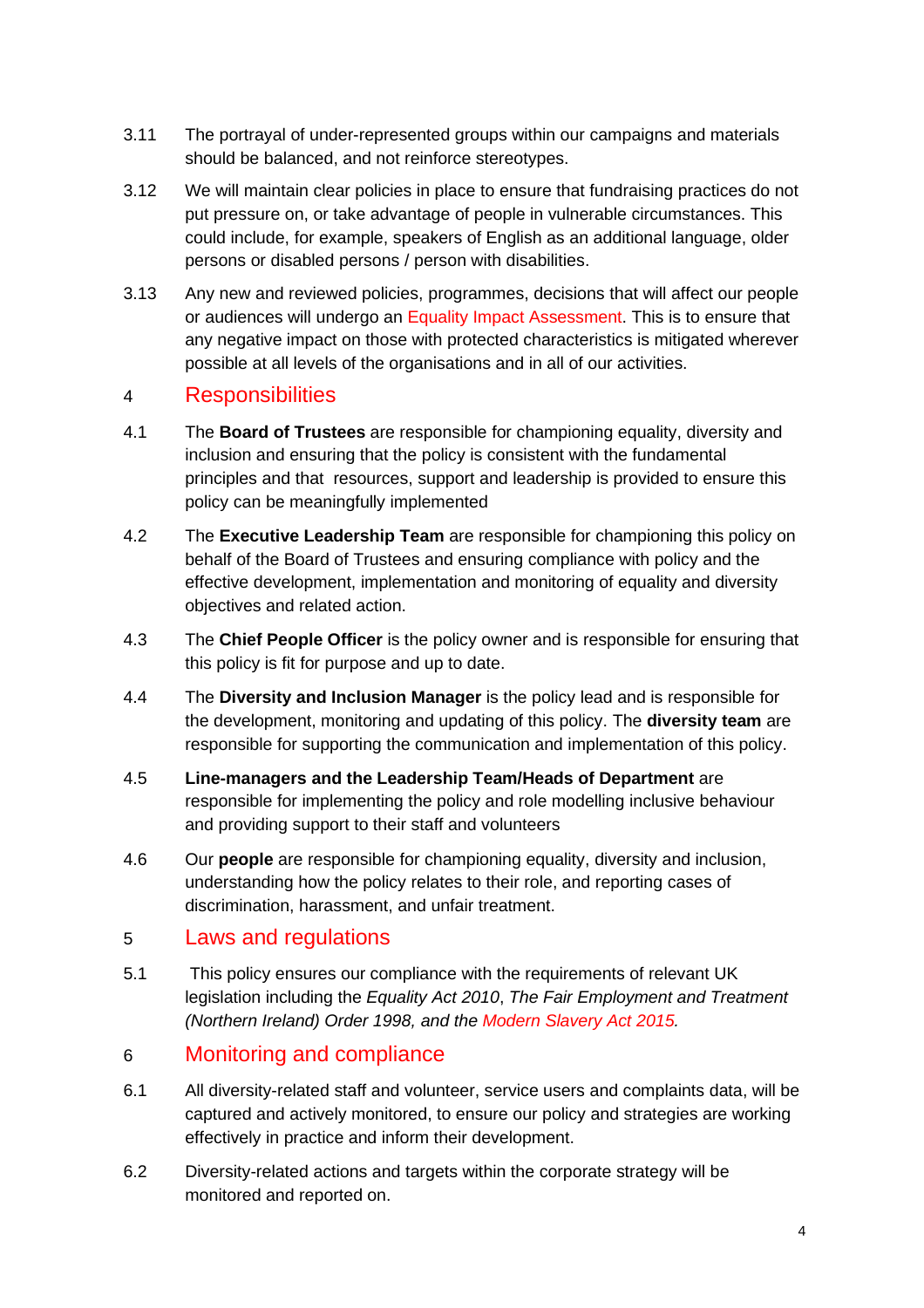- 6.3 Procedures will be put in place to assess and monitor potential and existing partners, to confirm that their practices and behaviours are consistent with our commitment to equal opportunities.
- 6.4 Feedback and consultations will take place regularly using existing channels such as the diversity networks, diversity advisory group, staff association, youth leadership team, and volunteer representation panels.
- 6.5 We will undertake regular surveys in order to collect the views of our people, including seeking feedback from our people in relation to diversity. This survey will enable analysis by demographic.
- 6.6 Equality Impact Assessments undertaken will be centrally categorised, collated, tracked and monitored by the diversity team.
- 6.7 Any breach of this policy will be promptly investigated; breaches by staff will be a matter for disciplinary action (see [Disciplinary procedure\)](https://britishredcross.interactgo.com/Interact/Pages/Content/Document.aspx?id=1108), while intentional breaches by volunteers will be dealt with by the Volunteer CIC [\(Concerns, Issues](https://britishredcross.interactgo.com/Interact/Pages/Content/Document.aspx?id=3936&SearchId=)  [and Complaints\)](https://britishredcross.interactgo.com/Interact/Pages/Content/Document.aspx?id=3936&SearchId=) procedure.
- 6.8 Anonymised equality and diversity monitoring information may be provided to external organisations to meet our contractual obligations or to comply with legislation (e.g. NHS's Workforce Disability / Race Equality Standards, or gender pay gap reporting requirements).

### 7 Training and support

- 7.1 All our people will have access to training through mandatory and recommended routes to assist them to translate the requirements of this policy into practice.
- 7.2 This will include an equality, diversity and inclusion e-learning module made available on our Learning Management System.
- 7.3 Equality Impact Assessment training from the Diversity team is available to all policy and project leads, and additional support can be provided on request.
- 7.4 Disability confidence awareness training will be available at all levels and training on supporting disabled staff available at line manager level and above.
- 7.5 Additional support and bespoke training is available from the diversity team and external providers.

#### 8 Review and maintenance

8.1 The Equality and Diversity policy was refreshed and approved in April 2018. It is next due to be reviewed in July 2021.

#### 9 Appendices

- 9.1 Appendix 1: definitions
- 9.2 Appendix 2: related documents
- 9.3 Appendix 3: document provenance
- 9.4 Appendix 4: Impact Assessment summaries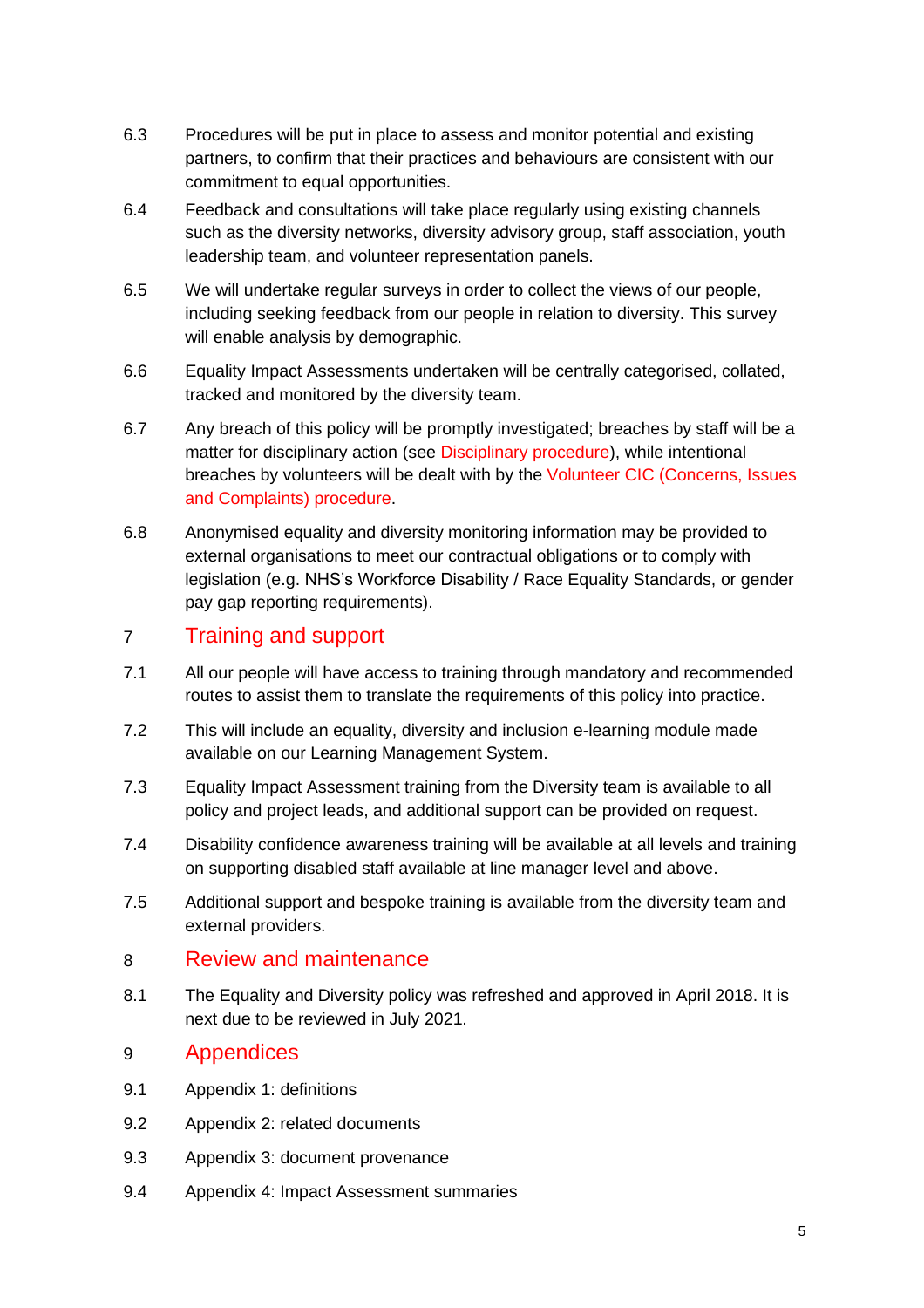

### Appendix 1: definitions

#### **What we means by Equality, diversity and inclusion**

- 9.5 **Equality:** ensuring people are not treated less favourably; unjustifiably. Specifically on the basis of one or more protected characteristics<sup>1</sup> defined by the *[Equality Act 2010](https://britishredcross.interactgo.com/Interact/Pages/Content/Document.aspx?id=4431) and* other anti-discrimination legislations (see *Equality Act 2010* factsheets).
- 9.6 **Diversity:** recognising and valuing the benefits of different perspectives, backgrounds and experiences. Also, identifying and acknowledging under-representation, and taking active steps to address it through: initiatives, policies, and systemic change.
- 9.7 **Inclusion**: actively embracing people with diverse perspectives, backgrounds and experiences. And creating an environment that enables us all to feel a sense of belonging, and where we can achieve the extraordinary together.
- 9.8 Equality, diversity and inclusion are not identical, but they are reliant on one other to tackle discrimination. For example, we cannot achieve real inclusion unless we embrace equality and diversity. We often use diversity as umbrella term to describe any of our equality, diversity and inclusion initiatives.

#### **Unlawful discrimination**

When a person or group of people is treated less favourably than another person or group of people would be treated based on their protected characteristic or \* religious or political opinion. *\*Only in Northern Ireland*

Each of the above, are grounds covered by current anti-discrimination legislation in the UK, Isle of Man and Channel Islands.

#### **Types of discrimination**

**>** Direct discrimination – treating someone unfairly because of their protected characteristic

<sup>&</sup>lt;sup>1</sup> The protected characteristics covered anti-discrimination laws are: age, disability, gender reassignment, marriage and civil partnerships, pregnancy and maternity, race, religion or belief, sex and sexual orientation. Political opinion is a protected characteristic in Northern Ireland only.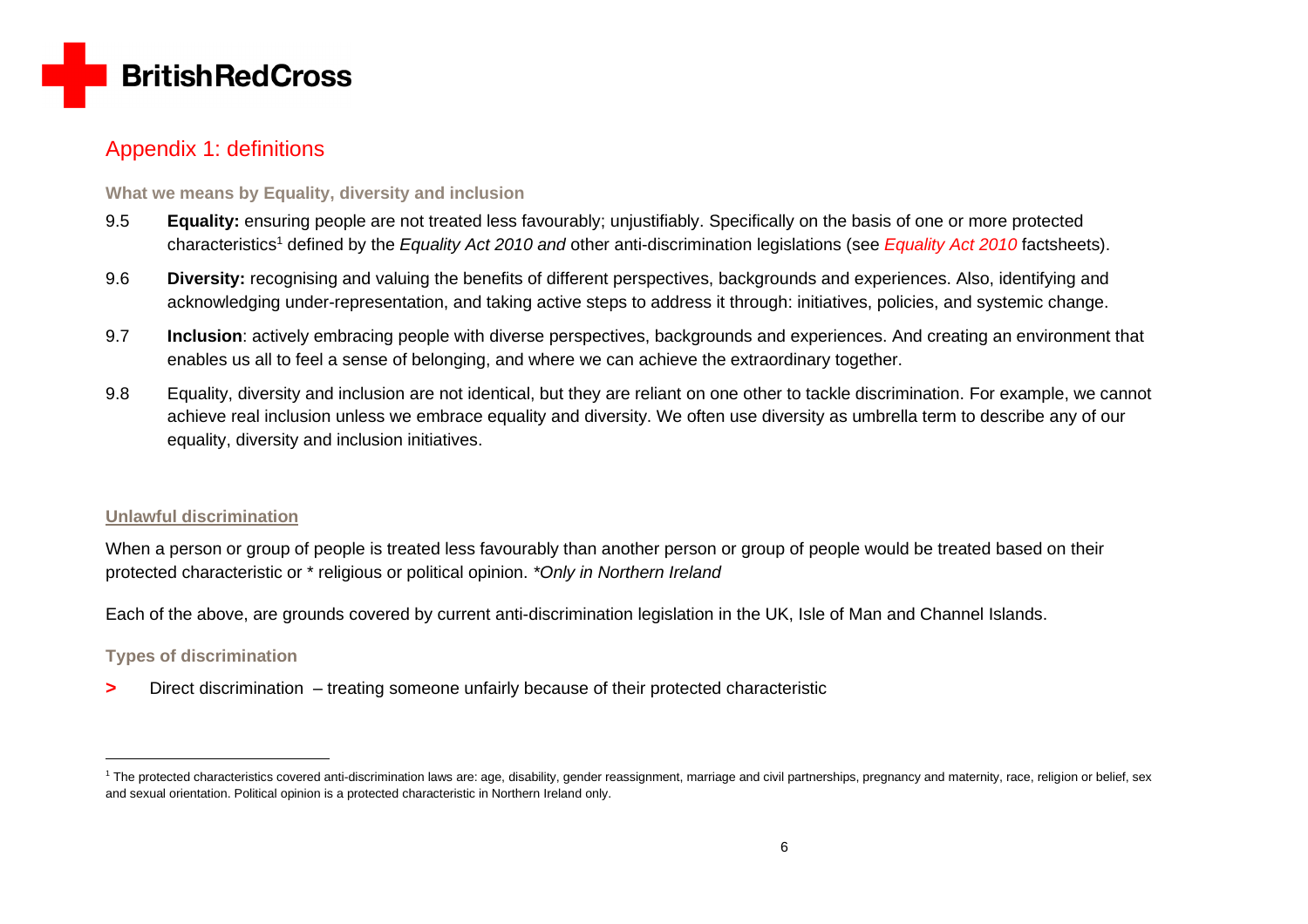- **>** Indirect discrimination A practice, policy or rule applied to everyone that may at first appear fair or neutral, but puts people of a particular protected characteristic at a disadvantage
- **>** Discrimination by association a person is treated unfavourably because of another person's protected characteristic
- **>** Discrimination by perception when someone is treated unfairly because others believe they have a protected characteristic
- **>** Victimisation a person is treated less favourably because they have or is expected to complain about discrimination
- **>** Harassment unwanted conduct that has the purpose of effect of violating a person's dignity of creating an intimidating, hostile, degrading, humiliating or offensive environment.
- **>** Bullying as persistent, offensive, abusive, intimidating or insulting behaviour, abuse of power or unfair sanctions which make the recipient feel upset, threatened, humiliated or vulnerable, which undermines their self-confidence and which may cause them to suffer stress

#### **Positive action**

When an employer or organisation takes positive steps to help or encourage certain groups to participate in activity or overcome or minimise disadvantages. For example, offering leadership developing training to women when an organisation has identified that that women are under-represented in senior leadership roles.

This measure stops short of allowing preference to be given to less qualified applicants (e.g. employing or promoting an individual solely because they are from an under-represented group regardless of their suitability for the position); this is considered positive discrimination and is unlawful.

#### **Occupational Requirement**

There are times when it is fair and lawful to state a preference for a person of a particular sex or a particular ethnic origin. This is when you can prove that it is essential for the purposes of the job to be of a particular sex or to come from a particular ethnic background. This is referred to as an occupational requirement.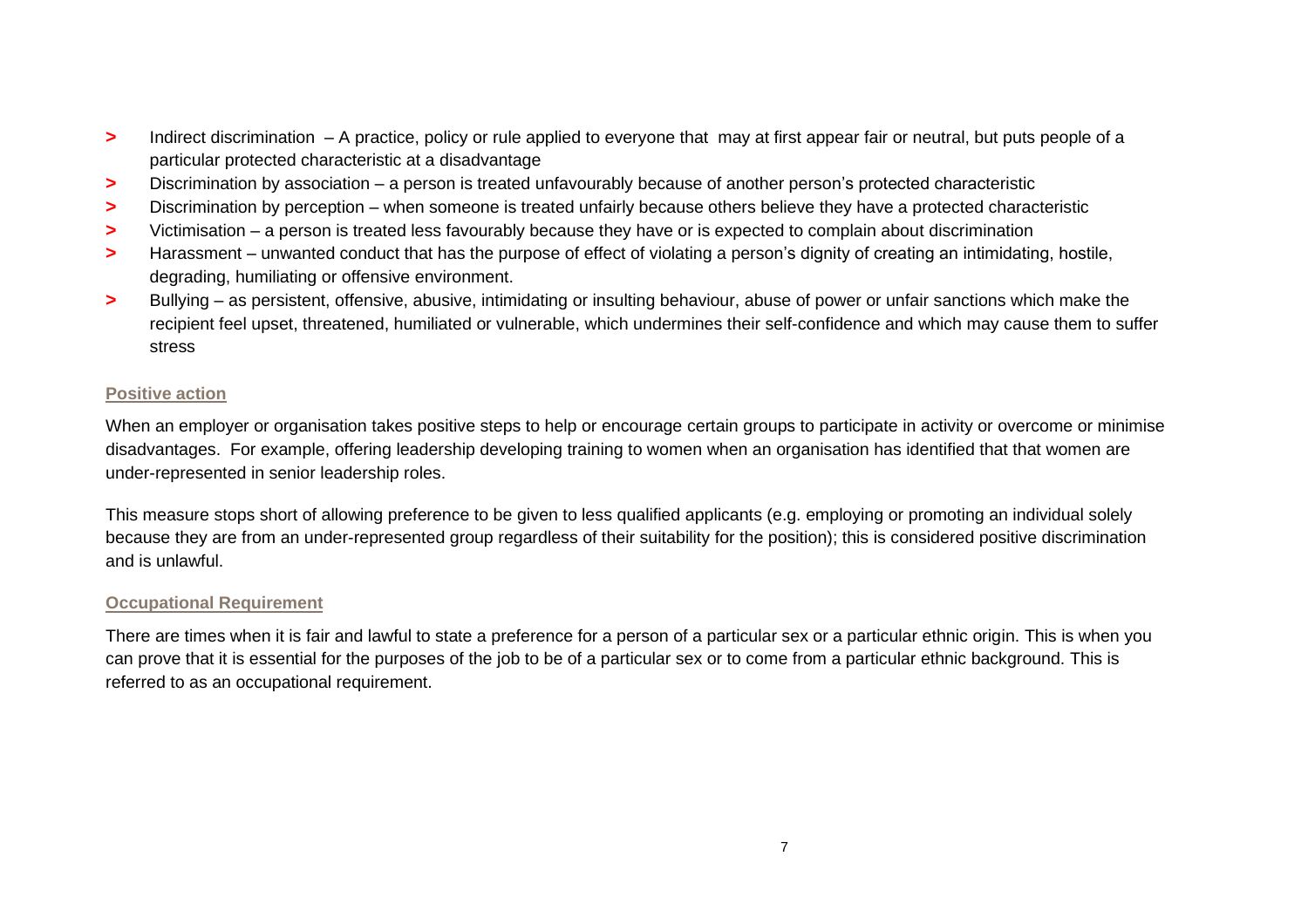#### **Equality targets**

These are targets an organisation has decided to establish to ensure equality of opportunity**.** Equality targets are not the same as setting or establishing **quotas**. Quotas involve setting aside a number of jobs only to be filled by a particular group. This restricts the opportunity for other people to fill these positions and would therefore result in unfair or unlawful discrimination.

#### **Reasonable Adjustments**

Under anti-discrimination legislation (e.g. *Equality Act 2010*) employers are required to make reasonable adjustments for disabled staff. This means making changes to a disabled person's environment or the way their employment is structured to mitigate any disadvantages, and allows them to work safely and productively. This may include, removing physical barriers, providing extra support, and providing flexibility.

### Appendix 2: related documents

| <b>Document title</b>                                                            | <b>Relationship to this policy</b>                                                                                                                                                                                      |  |  |
|----------------------------------------------------------------------------------|-------------------------------------------------------------------------------------------------------------------------------------------------------------------------------------------------------------------------|--|--|
| <b>Bullying and Harassment policy</b>                                            | Outlines our commitment to tackle inappropriate/offensive behaviour,<br>intimidation, threats, discrimination, bullying or harassment.                                                                                  |  |  |
| Complaints, Issues and Concerns procedure (for volunteers)                       | Ensures that volunteer complaints, issues and concerns either by or about are<br>dealt with in a consistent, fair and transparent way.                                                                                  |  |  |
| Complaints, compliments and comments policy and procedure<br>(for service users) | Outline the process for reporting complaints, comments and compliments, to<br>improve service delivery and ensuring safety                                                                                              |  |  |
| <b>Disability policy</b>                                                         | Ensures equality of opportunity for employees, volunteers and service users<br>ensuring that no one receives less favourable treatment on the basis of their<br>disability.                                             |  |  |
| Disciplinary policy & procedure                                                  | Ensures that we operate effectively, and to promote and support the value that<br>we place upon expected behaviours and conduct at work.                                                                                |  |  |
| Grievance policy & procedure                                                     | Provides a mechanism for staff to raise genuine concerns about work, our<br>conduct or other employees' actions where these affect the employee, with the<br>aim to affect a speedy resolution to the problem or issue. |  |  |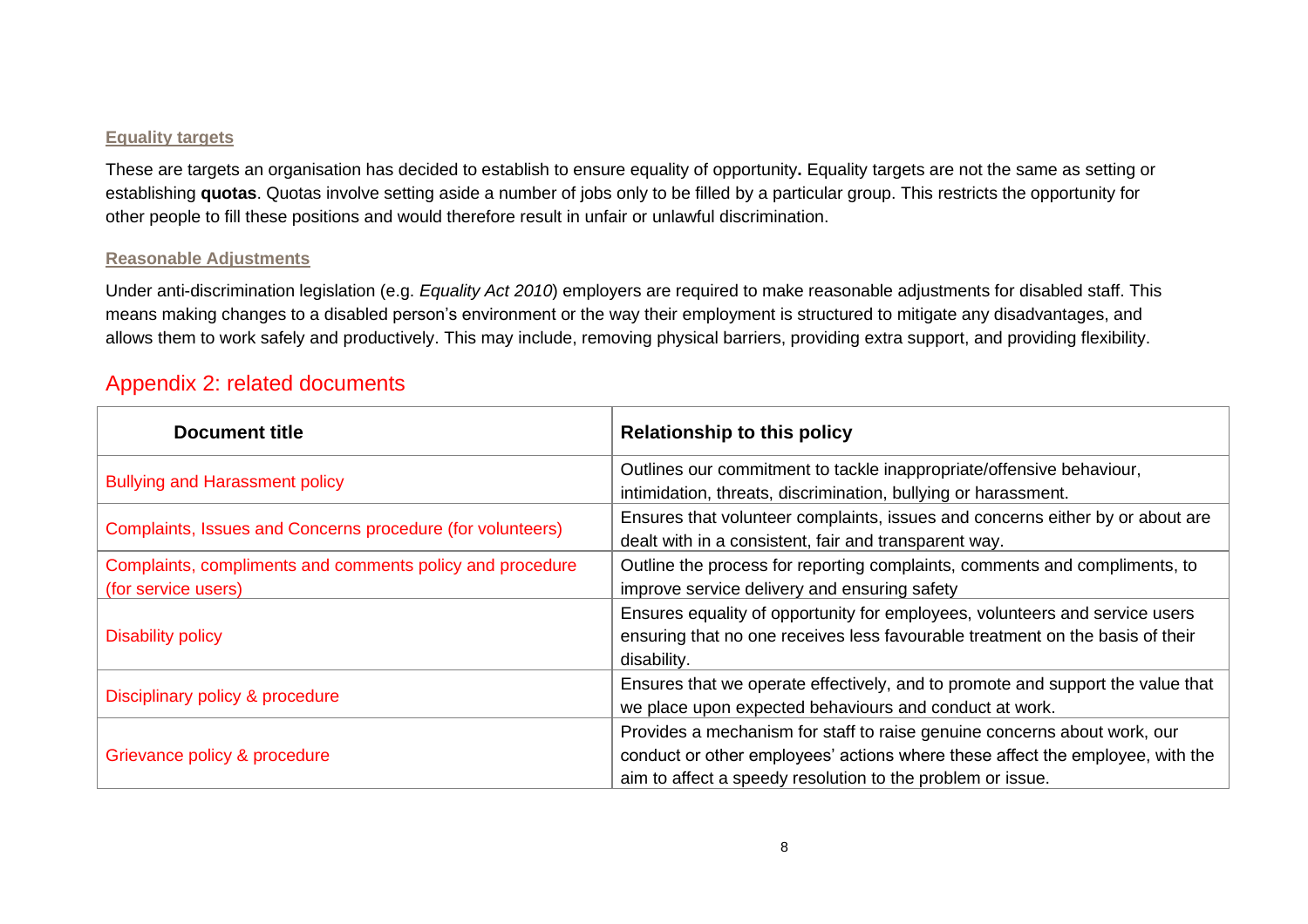| <b>Fundamental Principles</b>                  | As a member of the International Red Cross and Red Crescent Movement the<br>British Red Cross is committed to, and legally bound by, its fundamental<br>principles.   |
|------------------------------------------------|-----------------------------------------------------------------------------------------------------------------------------------------------------------------------|
| Flexible working procedure                     | Outlines process for staff who want to work flexibly (e.g. part-time)                                                                                                 |
| <b>Political and Other Affiliations policy</b> | Provides direction on the implementation of the Fundamental Principles, in<br>particular Neutrality, with respect to the holding of political or other public office. |
| Reasonable Adjustment procedure & guidance     | Our agreed structure to manage requests for reasonable adjustments for staff.                                                                                         |
| Recruitment and Selection policy & procedure   | Includes our commitment to fair and merit-based recruitment and selection                                                                                             |
| <b>Volunteering policy</b>                     | The foundation on which our involvement with volunteers is based                                                                                                      |
| Modern Slavery corporate statement             | An annual requirement under the Modern Slavery Act                                                                                                                    |
| <b>HR Policy Framework</b>                     | This includes our commitment to flexible working for staff                                                                                                            |

## Appendix 3: document provenance

| <b>Date</b><br>endors<br>ed | Category            | Summarise changes made                                                      | <b>Reason for changes</b>                                    | <b>Consulted</b>                                     | <b>Changes</b><br>endorsed by |
|-----------------------------|---------------------|-----------------------------------------------------------------------------|--------------------------------------------------------------|------------------------------------------------------|-------------------------------|
| June<br>2011                | Scheduled<br>review | Change in legislation related to Equality<br>Act 2010                       | Significant legislative change                               |                                                      |                               |
| August<br>2013              | Scheduled<br>review | Updated to reflect organisation change                                      | Scheduled review                                             | <b>Diversity Advisor</b>                             | Board of<br><b>Trustees</b>   |
| March<br>2014               | Scheduled<br>review | Review in line with legislative changes                                     | Scheduled review                                             | <b>Diversity Advisor</b>                             | ED People and<br>Learning     |
| March<br>2016               | Interim update      | Updated to reflect organisation change                                      | interim update                                               | Diversity Advisor                                    | ED People and<br>Learning     |
| July<br>2016                | Interim Update      | Move definitions to appendix, updated<br>related documents, reduce document | Ensure the document is fit for<br>purpose, including to meet | Diversity and Inclusion<br>Manager, Corporate Policy | ED People and<br>Learning     |